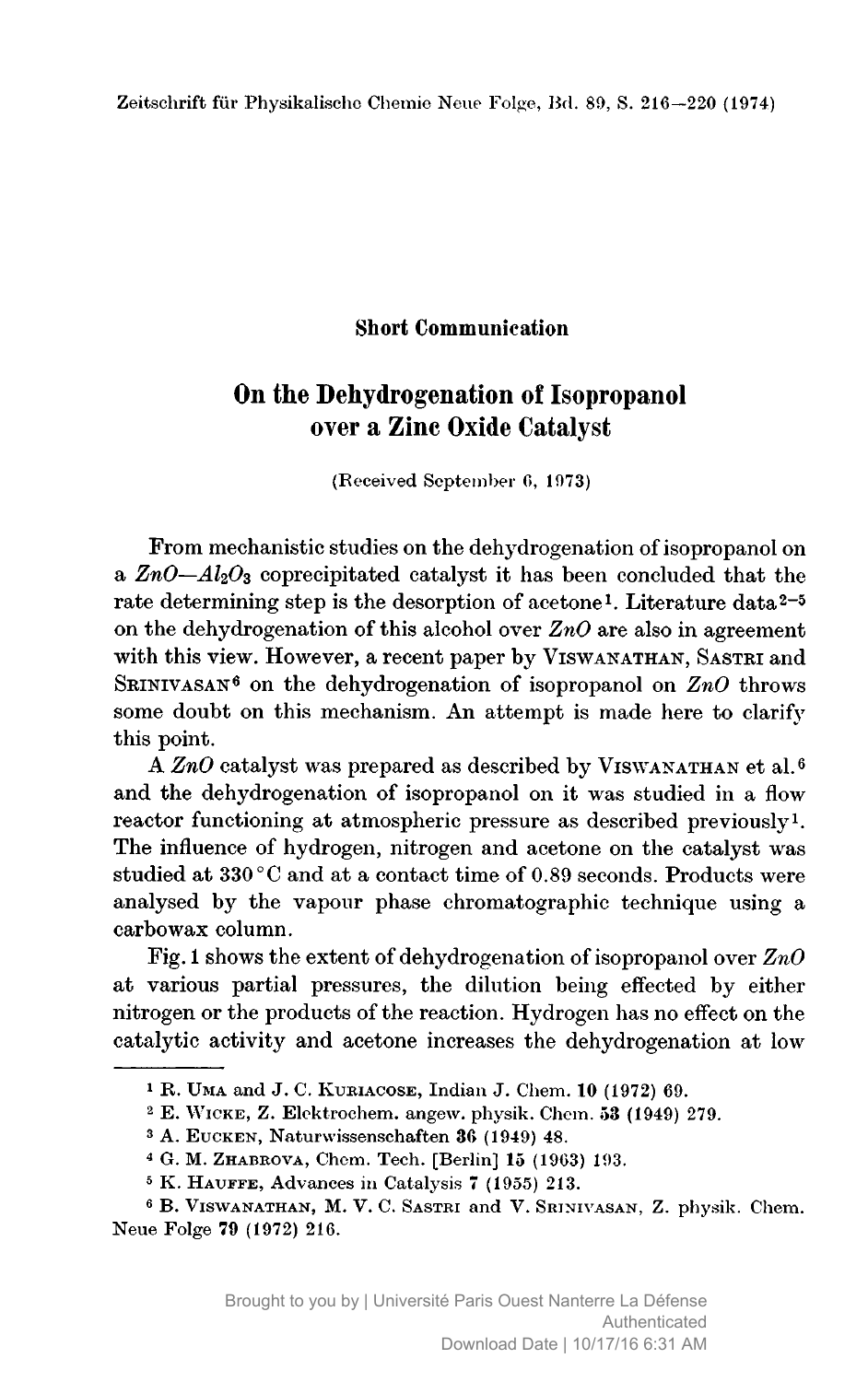partial pressures but inhibits it at higher pressures. Electrical resistance measurements of the catalyst in the presence of different reagents using <sup>a</sup> Keithley Electrometer reveal that acetone, hydrogen and isopropanol, all get adsorbed by donating electrons to the catalyst surface. The increase and decrease in electrical resistance of  $p$ -type  $NiO$  and *n*-type  $ZnO$  respectively, on adsorption of acetone, prove that



Fig. 1. Effect of nitrogen, hydrogen and acetone on the rate of decomposition of isopropanol over ZnO

the electrical resistance measured is a result of an interaction between the solid and the reactant and not due to other causes like surface film formation or liquefaction in the pores.

WICKE<sup>2</sup>, EUCKEN<sup>3</sup>, ZHABROVA<sup>4</sup> and HAUFFE<sup>5</sup> have concluded that desorption of acetone is the rate determining step for the dehydrogenation of isopropanol on  $ZnO$ . BIELANSKI et al.<sup>7</sup> have also arrived at <sup>a</sup> similar conclusion regarding the rate determining step for the same reaction over  $NiO$  which unlike  $ZnO$  is a p-type semiconductor. However, VISWANATHAN et al.<sup>6</sup> suggest the following mechanism :

<sup>&</sup>lt;sup>7</sup> A. BIELANSKI, J. DEREN and J. HABER, Bull. Acad. polon. Sci. 7 (1959) 345.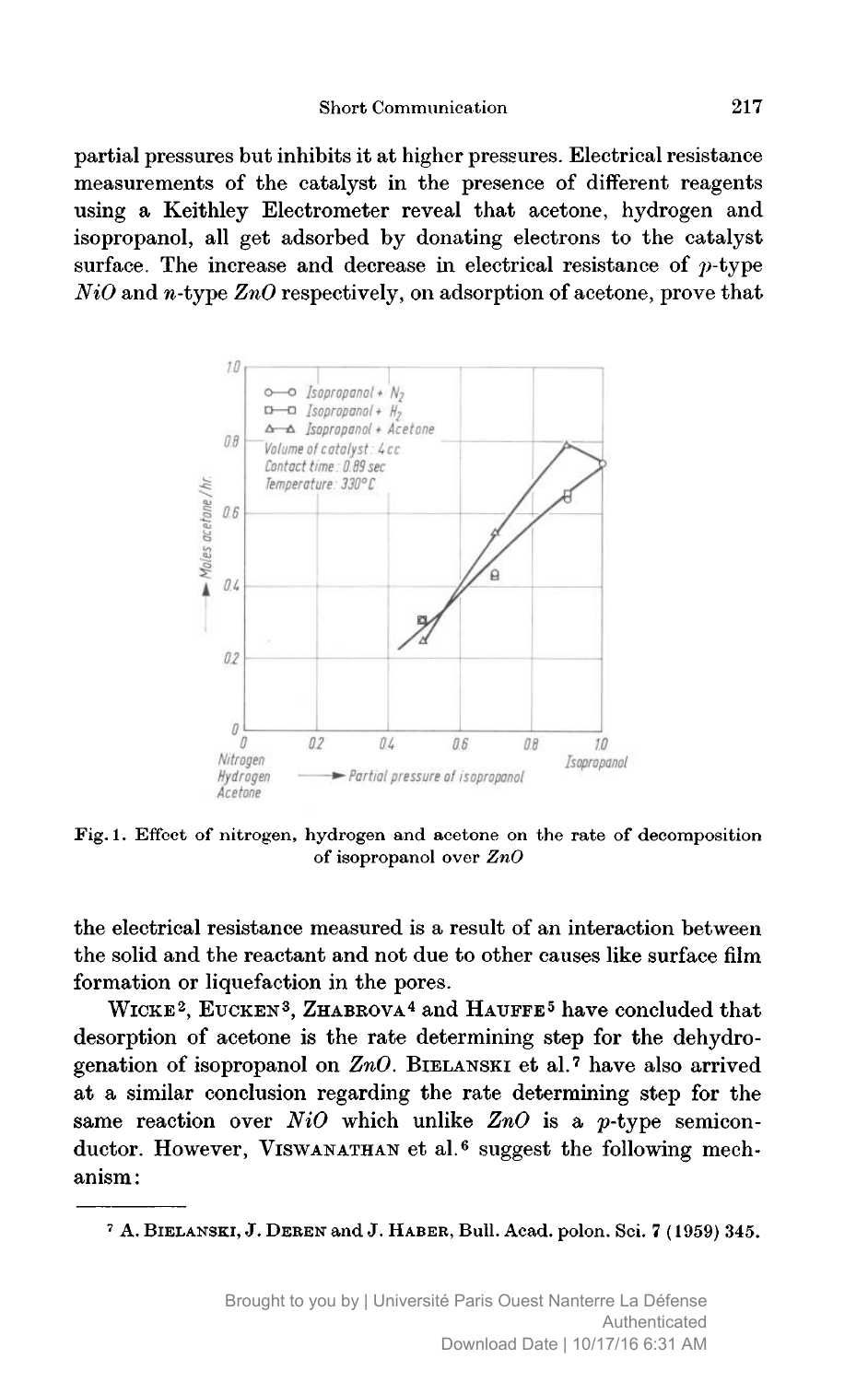

and conclude that "it is more likely that either step <sup>2</sup> involving the adsorption of alcohol through oxygen of the  $O-H$  group or the subsequent rearrangements and desorption, step 3, might be rate determining on these catalysts."

Since both hydrogen and acetone inhibit the activity to the same extent, VISWANATHAN et al.<sup>6</sup> conclude that isopropanol is attached to the surface at two points through the hydrogen and oxygen atoms of the  $0-H$  group. If such were the case, the effect of adsorption of isopropanol on the electrical conductivity should be small since the adsorption of the  $H$  and the  $O$  of the alcohol would practically neutralise the alterations their adsorption will produce in the electrical conductivity of  $ZnO$ , unless the adsorption through the hydrogen is very strong compared to that through oxygen.

The inhibition by hydrogen as well as acetone observed by Vis-WANATHAN et al.<sup>6</sup> could be explained if the adsorption of isopropanol can be considered the rate determining step. Isopropanol as well as hydrogen being adsorbed by <sup>a</sup> donor process there will be mutual inhibition of the adsorption of each other. So, the rate of the reaction can be decreased by hydrogen. The facilitation of the desorption of hydrogen due to the increased  $n$ -typeness of the catalyst will prevent desorption of hydrogen becoming rate determining. Adsorption of acetone on the other hand, being an acceptor process, should increase the adsorption of isopropanol. But the sizes of isopropanol and acetone being comparable, it is possible that the surface available for isopropanol is being considerably reduced by the acetone leading to <sup>a</sup> decrease in rate. The desorption of the product, acetone, must be facilitated by the preadsorption of acetone and so desorption of acetone cannot be the rate determining step under these conditions. Incidentally, the acceptor adsorption of acetone observed by Viswanathan et al.6 is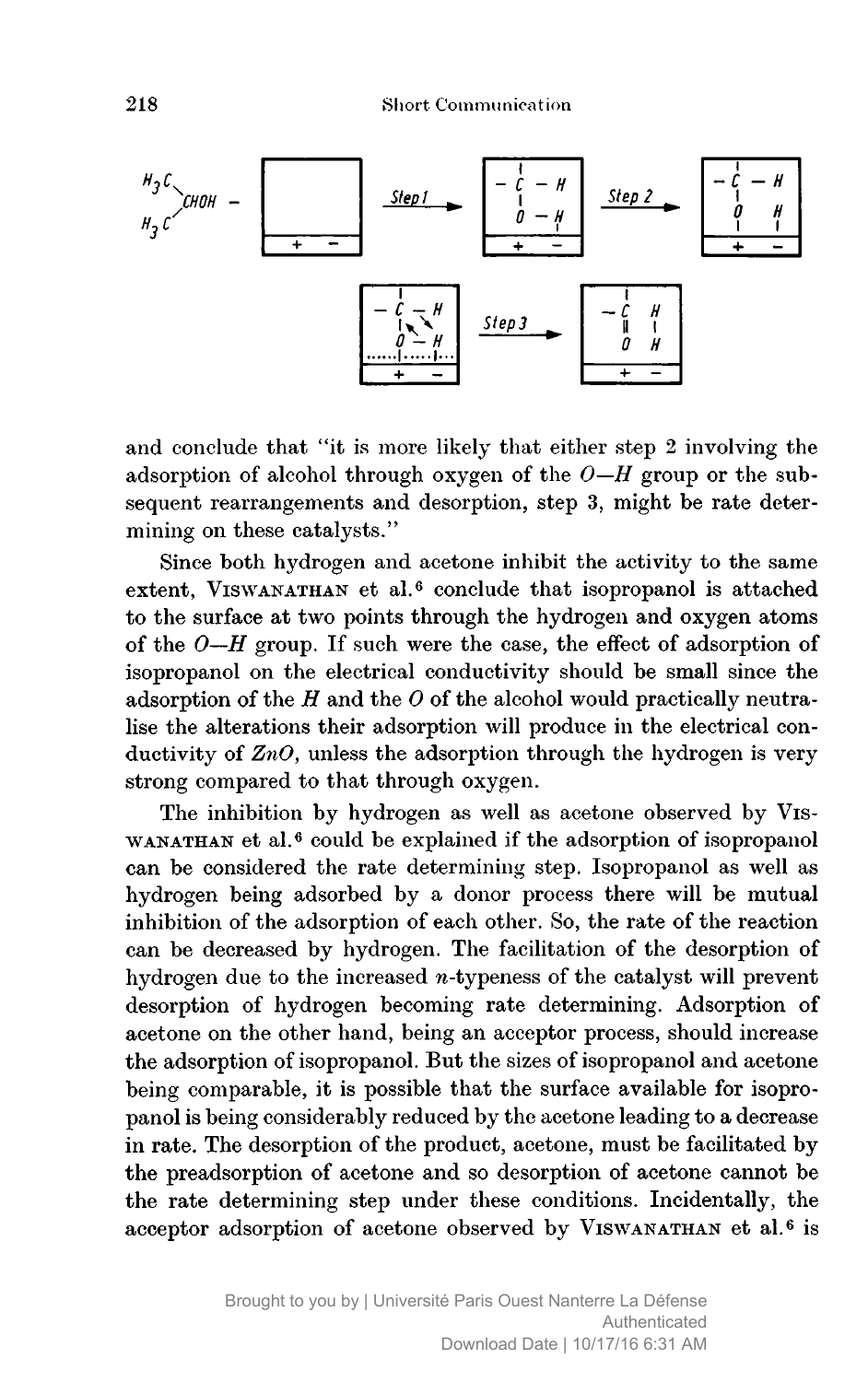contrary to the observations of previous workers<sup>8,9</sup> as well as our own observations.

We have found that hydrogen has no effect on the dehydrogenation activity while low concentrations of acetone enhance the rate and high concentrations decrease the rate, <sup>a</sup> behaviour similar to that observed on a  $ZnO-Al_2O_3$  coprecipitated catalyst<sup>1</sup>. These results suggest that adsorption of isopropanol cannot be the rate determining step because (i) hydrogen and isopropanol, both get adsorbed by <sup>a</sup> donor process and yet hydrogen has no effect on the dehydrogenation activity even at high concentrations and (ii) at low concentrations of acetone, inspite of the increase in  $n$ -typeness of the surface brought about by the adsorption of acetone which should actually retard the adsorption of isopropanol, there is an increase in rate. The activity trend can, however, be easily explained assuming desorption of acetone to be the rate determining step. Hydrogen being <sup>a</sup> small molecule may not affect the adsorption of isopropanol to any considerable extent through coverage of the surface. Further, as in the case of  $ZnO-Al_2O_3$  catalysts<sup>1</sup>, the strength of adsorption of hydrogen may be less than that of isopropanol and so its competitive effect may not be much when mixed with isopropanol and passed over the catalyst. Acetone desorption involves acceptance of electrons from the surface. So, increase in the electron concentration of the surface brought about by acetone adsorption increases the rate of dehydrogenation when the acetone concentration is small. At high acetone concentration, while the electronic effect is still beneficial, the surface coverage by the large acetone molecules deprives isopropanol of access to the surface. The consequent low adsorption of isopropanol makes its adsorption rate determining under these conditions. Thus the rate of dehydrogenation is depressed. In the presence of high concentrations of acetone there is therefore <sup>a</sup> change in the rate determining step.

VISWANATHAN et al.<sup>6</sup> have also drawn a correlation between reaction rate, the energy of activation for the dehydrogenation reaction and the concentration of charge carriers for  $ZnO$  and  $ZnO$  doped with  $Ga$  and  $Li$  oxides. The charge carrier concentration decreases in the order Ga doped oxide  $\geq ZnO \geq Li$  doped oxide. The energy of activation for the dehydrogenation reaction as well as the rate show <sup>a</sup> similar

<sup>&</sup>lt;sup>8</sup> A. BIELANSKI, "Catalysis and Chemical Kinetics", Academic Press Inc., 1964, p. 93.

<sup>&</sup>lt;sup>9</sup> J. F. GARCIA DE LA BANDA, Actes Congr. Int. Catal. II, Editions Technip, Paris 1961, vol. 2, p. 1763.